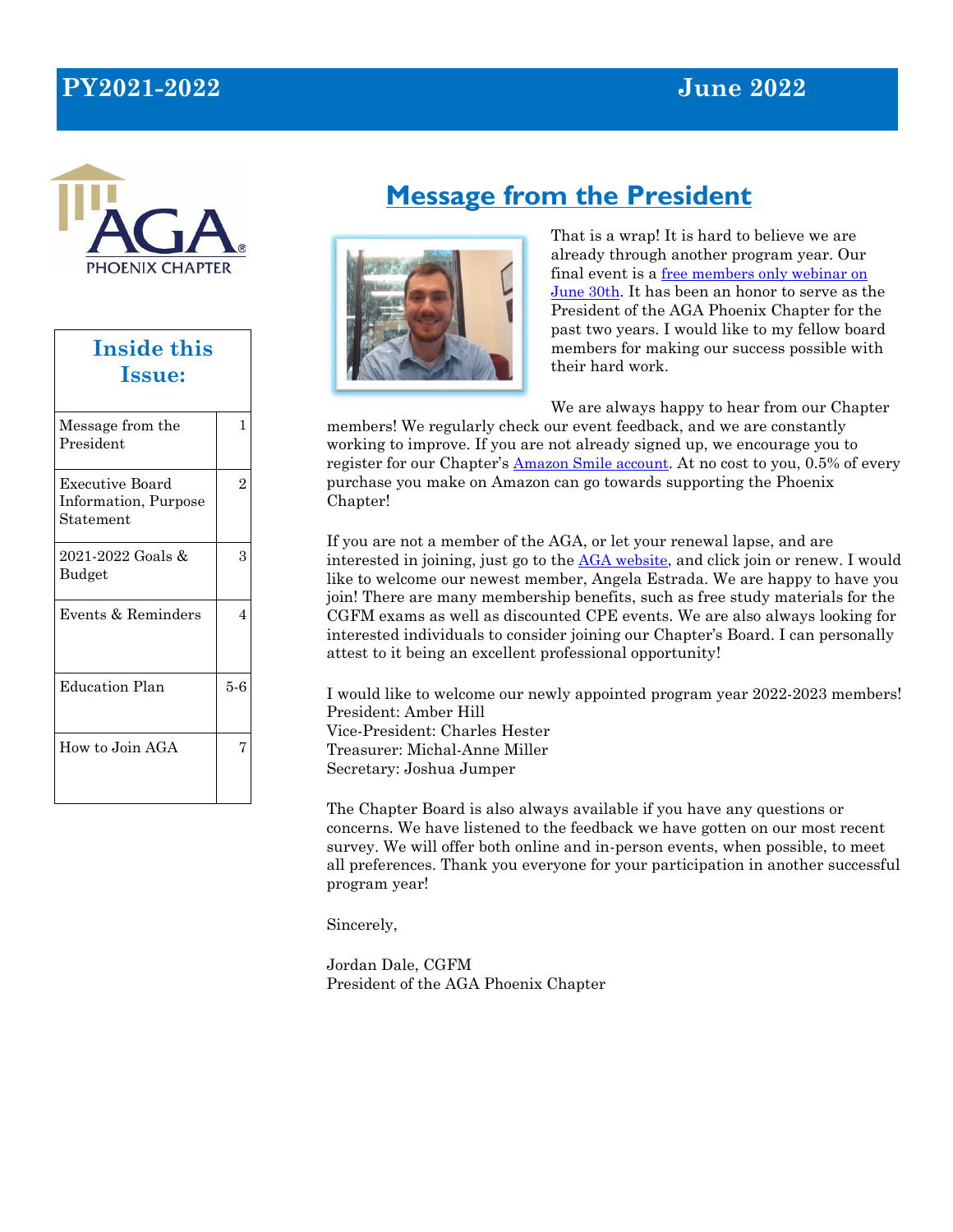# **AGA Phoenix Chapter Executive Board Program Year 2021-2022**

- **PURPOSE:** Consists of chapter officers, past president, committee chairs, and other members appointed by the chapter president. Responsible for all chapter business and planning.
- **OFFICERS:** President Jordan Dale, CGFM Past President Michelle Huckabay, CGFM, CPA Vice President Michael D. Baumert, CPA Secretary Joshua Jumper, CGFM Treasurer Marvin Mendieta, CGFM, CPA
- **ADDRESS:** AGA Phoenix Chapter, PO Box 64911 Phoenix, AZ 85082-4911
- EMAIL: contact@agaphoenix.org

# **Our Purpose**

#### **Mission Statement**

AGA Phoenix Chapter serves Arizona professionals in the government financial management community by providing quality, low-cost continuing education, promoting professional development and interaction among members, and fostering a commitment to community involvement as well as a sense of responsibility for advancing government accountability.

### **Vision**

AGA Phoenix Chapter actively creates an avenue for membership to share ideas with each other, to share knowledge and time with the community, and to promote the advancement of government standards and accountability within the profession.

# **We'd Love Your Input!**

Please remember to send in any articles of interest, including any that you may have written on the subjects of management, accounting, or auditing. We welcome your comments and suggestions.

In addition, please send us any special announcements in relation to promotions, marriages, births, anniversaries, certifications achieved, or any other significant event for any of our chapter members. Any article submitted by the second week of the month will be included in the next month's newsletter.

Please email your news for forthcoming newsletters to:

contact@agaphoenix.org

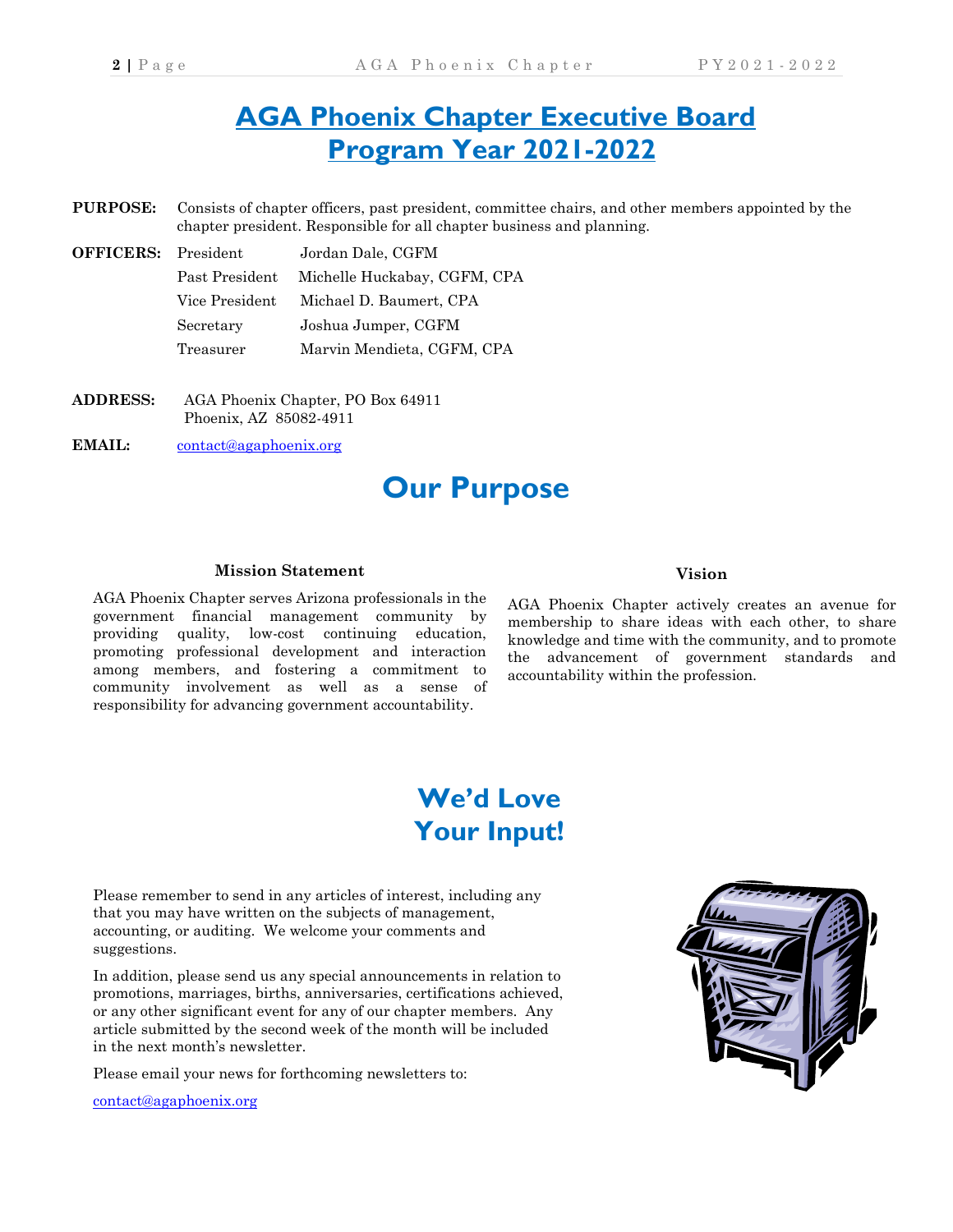# **Goals for 2021-2022 and Beyond**

#### • **Membership & Education:**

- Provide 42 education credits throughout the program year. Audio conferences and live speakers.
- Reach out to new members within first month of membership.
- Reach out to all non-renewing members in May/June.
- Provide social/recruiting event in spring.
- Send out survey to members annually.
- Provide student members the option to attend three meetings for free.

#### • **Accountability:**

- $\checkmark$  Prepare chapter's Citizen Centric Report (CCR) by September 30, 2021 and post to website.
	- Submit chapter's CCR to AGA's Certificate of Excellence Review Program.

#### • **CGFM Goals:**

• Continue reimbursements for chapter members who pass all three sessions of the CGFM tests. Reimbursement includes the cost of the three exams and application fee.

- Communicate and promote CGFM designation to Chapter members.
- Provide CGFM study guides to members on a first come first serve basis. Purchase two new sets this year.
- Seek State proclamation for March as CGFM month and provide recognition to CGFM members.

### • **Young Professionals:**

• Reach out to college accounting clubs to present about jobs in governmental accounting and discuss what AGA is and how it can impact students' careers.

• Annually award up to two scholarships for students enrolled in an Accounting, Finance or Public Administration curriculum.

| 2021 & 2022 Budget and Spend through 4/30 |             |             |            |  |
|-------------------------------------------|-------------|-------------|------------|--|
| <b>Budget Category</b>                    | '21 Spent   | '22 Budget  | '22 Spent  |  |
| Education                                 | \$10,157.41 | \$15,109    | \$7,161.51 |  |
| Membership                                | \$1,225     | \$1,250     | \$1,185    |  |
| Travel                                    | \$0         | \$1,000     | \$0        |  |
| <b>Board Expenses</b>                     | \$0         | \$100       | $\$0$      |  |
| Scholarship                               | \$1,500     | \$1,500     | \$0        |  |
| <b>CGFM</b>                               | \$0         | \$1,000     | \$445      |  |
| Com. Service                              | \$250       | \$500       | $\$0$      |  |
| Early Career                              | \$0         | \$250       | \$0        |  |
| Audit                                     | \$150       | \$150       | \$150      |  |
| Misc.                                     | \$223       | \$200       | \$234      |  |
| Total                                     | \$13,505.41 | \$21,059.00 | \$9,175.51 |  |

## **PY 2021-2022 Committee Members:**

### *Accountability*

• Kimberly Prendergast, CGFM, CPA

### *CGFM/Professional Certification*

- Gergana Kovatcheva, CGFM, CPA
- Jordan Dale, CGFM
- Kelly Alkhoury, CGFM

### *Communications Committee*

- Jordan Dale, CGFM (Webmaster)
- Myrna Lopez, CGFM, CPA (Newsletter)

### *Community Service*

• Paola A. Julio De Matson

#### *Education*

- Gerald E. Snyder, CGFM-Retired
- Keith J. Orr, CGFM
- Michael D. Baumert, CPA
- Robert Hardwood, CPA

#### *Membership*

- Mary B. Adelman, CGFM, CPA
- *NCC Representative*
	- Kelly Alkhoury, CGFM

### *Programs*

- Daniela Kunova
- Michelle Huckabay, CGFM, CPA

### *Young Professionals*

- Getzamany Aragon
- Joshua Jumper, CGFM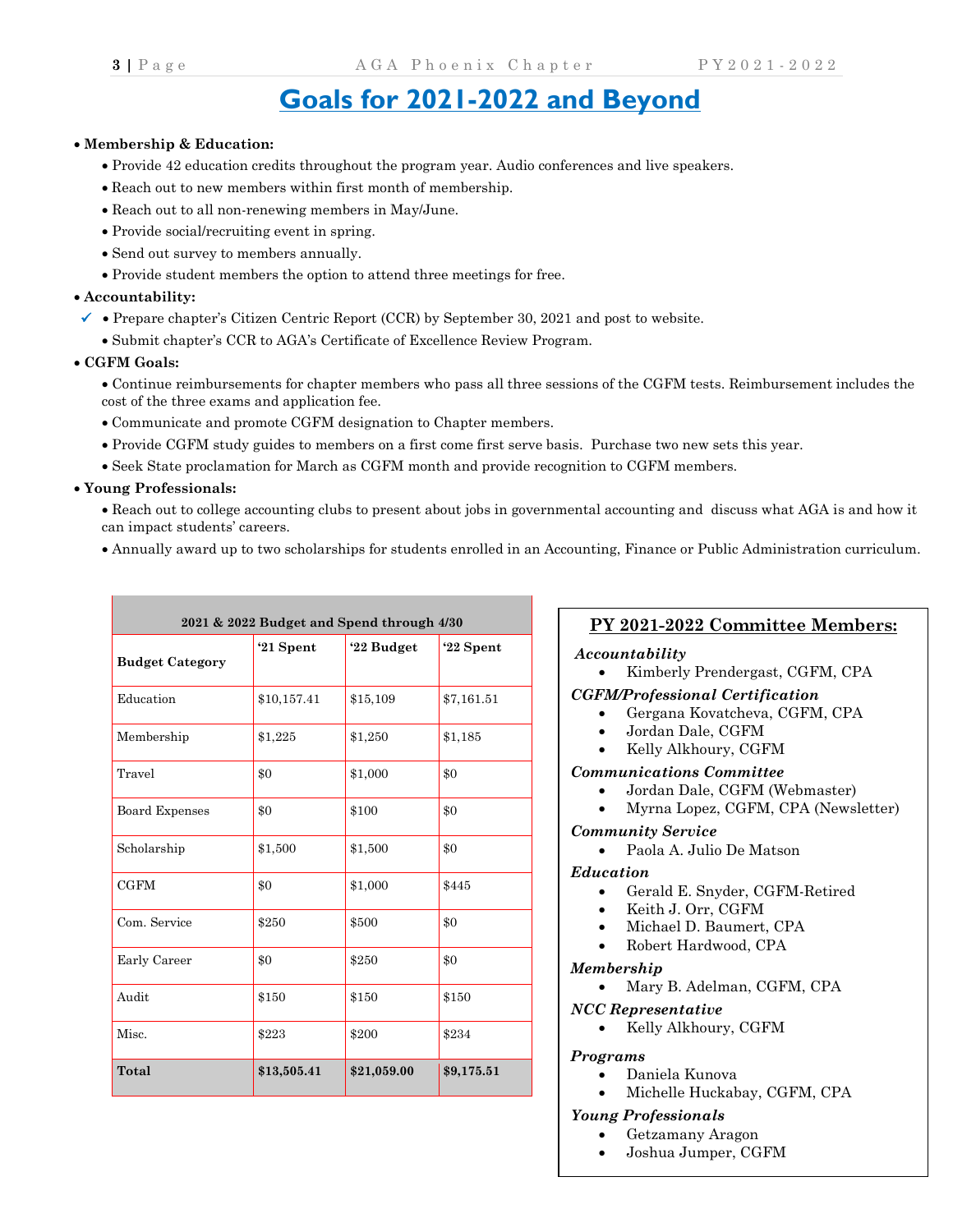# **Events & Reminders**

# **Upcoming Events:**

- ➢ AGA National will be offering the following events/webinars:
	- o **Enterprise Risk Management (ERM) Workshop** on **June 15,2022**

This event provides participants with practical insight from Enterprise Risk Management (ERM) leaders. The integration of ERM is essential for the maturation of the ERM environment. Sessions will include integration of ERM with reporting, cybersecurity, collaboration strategies and enterprise-wide activities. For a full description and to find out more, click [here.](https://www.agacgfm.org/ERMWorkshop/Home.aspx)

o **A Conversation with Comptroller General, Gene Dodaro** on **June 30,2022 (June Members Only Webinar)**

The Comptroller General joins AGA's CEO to discuss how accountability, real-time oversight can help address major crises and national challenges. Will explore how the Government Accountability Office and its recommendations for action are helping Congress meet today's challenges and prepare for the future in areas such as cybersecurity, science and technology, pandemic relief, the fiscal outlook, and infrastructure. For a full description and to find out more, click [here.](https://www.agacgfm.org/Webinars/2021-2022-Webinars/June-Members-Only-Webinar-(1).aspx)

o **AGA's Professional Development Training PDT 2022** on **July 17-20, 2022** PDT brings together a broad audience of more than 2,000 federal, state and local government financial professionals, including federal, state and local government CFOs, inspectors general, accountants, auditors as well as financial professionals from the private sector. For a full description and to find out more, click [here.](https://www.agacgfm.org/PDT/Home.aspx)

# **Reminders:**

### ➢ **Mentoring Program**

o We all have a responsibility to leave this world better than we found it and to have a positive impact on the next generation of government leaders. Mentoring is important, not only because of the knowledge and skills young professionals can learn from mentors, but also because mentoring provides professional socialization and personal support. For a full description and to find out more, click [here.](https://www.agacgfm.org/Membership/Connect/Mentoring-Program.aspx)



#### **CGFM Study Resources Available:**

For AGA members interested in taking the CGFM please contact our CGFM chair at [cgfm@agaphoenix.org](mailto:cgfm@agaphoenix.org) for more information. Currently there is 3 complete set of materials available for check out.

Also, successful CGFM candidates, who are members, can apply for reimbursement of the application and examination costs.

Contact our CGFM chair for step by step instructions on the CGFM process: contac[t@agaphoenix.org.](https://webmail.west.cox.net/do/mail/message/mailto?to=CGFM%40agaphoenix.org)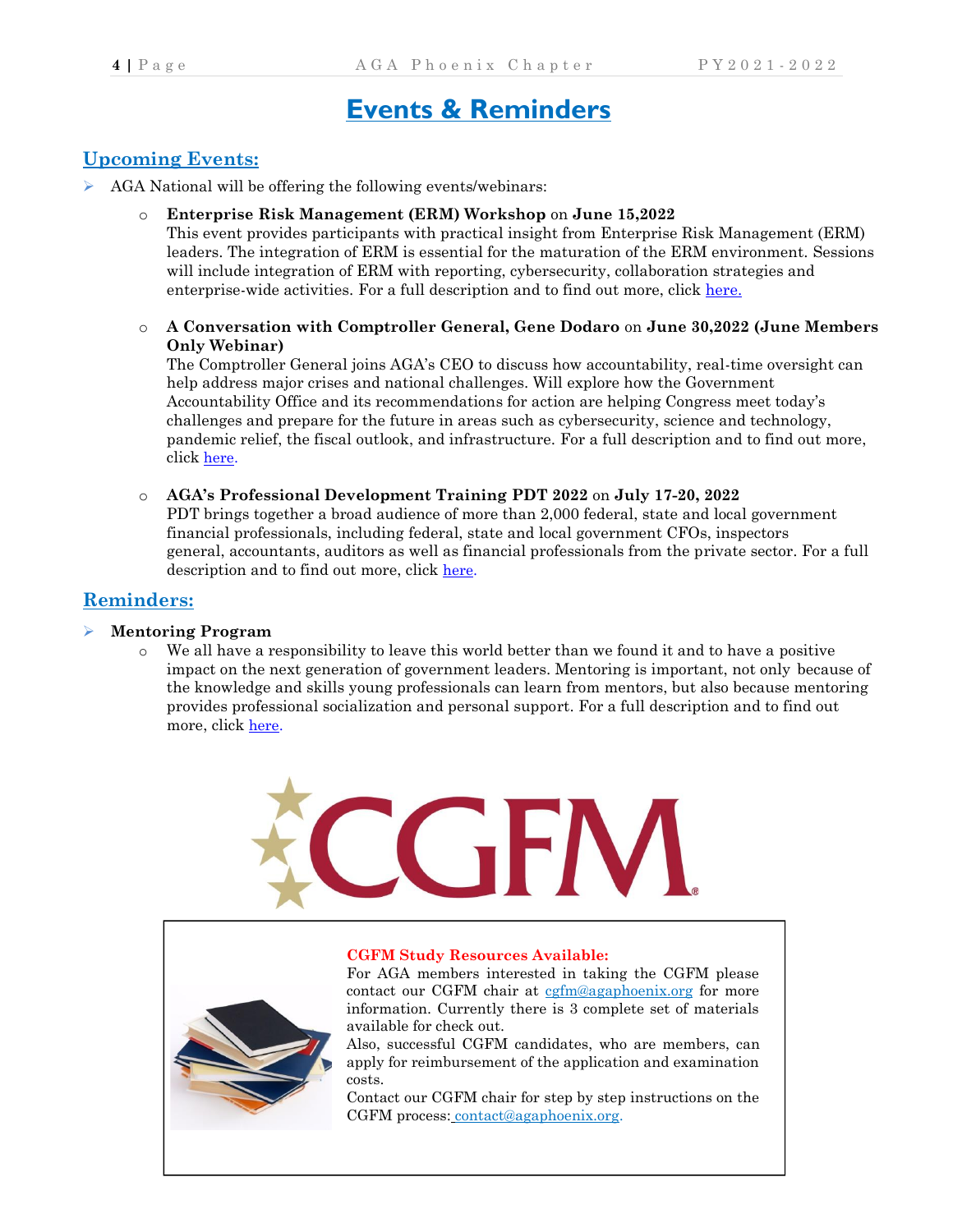| <b>Education &amp; Meeting Plan - 2021-2022 Program Year</b> |                                                                                                                                                |                                                                                  |                             |                                        |                 |
|--------------------------------------------------------------|------------------------------------------------------------------------------------------------------------------------------------------------|----------------------------------------------------------------------------------|-----------------------------|----------------------------------------|-----------------|
| <b>Date</b>                                                  | <b>Event Type/Times</b>                                                                                                                        | <b>Topic</b>                                                                     | <b>CPE</b><br><b>Credit</b> | <b>Registration</b><br><b>Deadline</b> | <b>Location</b> |
| 9/8/2021                                                     | <b>Chapter Meeting</b><br>(Audio)<br>Meeting: 11:00am-<br>12:50pm<br><b>Board Meeting 1:00pm-</b><br>2:00 <sub>pm</sub>                        | Communications                                                                   | $\overline{2}$              | 9/3/2021                               | Virtual         |
| 10/6/2021                                                    | <b>Chapter Meeting</b><br>(Audio)<br>Meeting: 11:00am-<br>12:50pm<br>Board Meeting 1:00pm-<br>2:00 <sub>pm</sub>                               | <b>Internal Control</b>                                                          | $\overline{2}$              | 10/1/2021                              | Virtual         |
| 11/3/2021                                                    | Chapter Meeting (Live)<br>Meeting: 12:00pm-<br>1:50 <sub>pm</sub><br>Board Meeting 2:00pm-<br>3:00 <sub>pm</sub>                               | <b>Effective Interview</b><br>and<br>Communication<br>Techniques                 | $\overline{2}$              | 10/29/2021                             | Virtual         |
| 12/15/2021                                                   | <b>Chapter Meeting</b><br>(Audio)<br>Meeting: 12:00pm-<br>1:50 <sub>pm</sub><br>Board Meeting 2:00pm-<br>3:00pm                                | Performance<br>Management                                                        | $\overline{2}$              | 12/3/2021                              | Virtual         |
| 1/12/2022                                                    | Chapter Meeting (Live)<br>Lunch: 11:30am-<br>12:00pm<br>Meeting: 12:00pm-<br>1:50 <sub>pm</sub><br>Board Meeting 2:00pm-<br>3:00 <sub>pm</sub> | <b>Uniform Guidance</b>                                                          | $\overline{2}$              | 1/7/2022                               | Virtual         |
| 1/28/2022                                                    | Special Event*<br>Class: 8:30am-12:00<br>pm                                                                                                    | <b>Professional Ethics</b><br>tor AZ CPAs                                        | 4                           | 1/23/2022                              | Virtual         |
| 2/2/2022                                                     | <b>Chapter Meeting</b><br>(Audio)<br>Meeting: 12:00pm-<br>1:50 <sub>pm</sub><br>Board Meeting 2:00pm-<br>3:00 <sub>pm</sub>                    | <b>GASB Update</b>                                                               | $\overline{2}$              | 1/28/2022                              | Virtual         |
| 2/25/2022                                                    | Chapter Meeting (Live)<br>Lunch: 11:30am-<br>12:00pm<br>Meeting: 12:00pm-<br>3:30 <sub>pm</sub>                                                | Tax & Retirement<br>Updates: ASRS,<br>Nationwide<br>Deferred Comp,<br>IRS, AZDOR | $\overline{4}$              | 2/20/2022                              | Virtual         |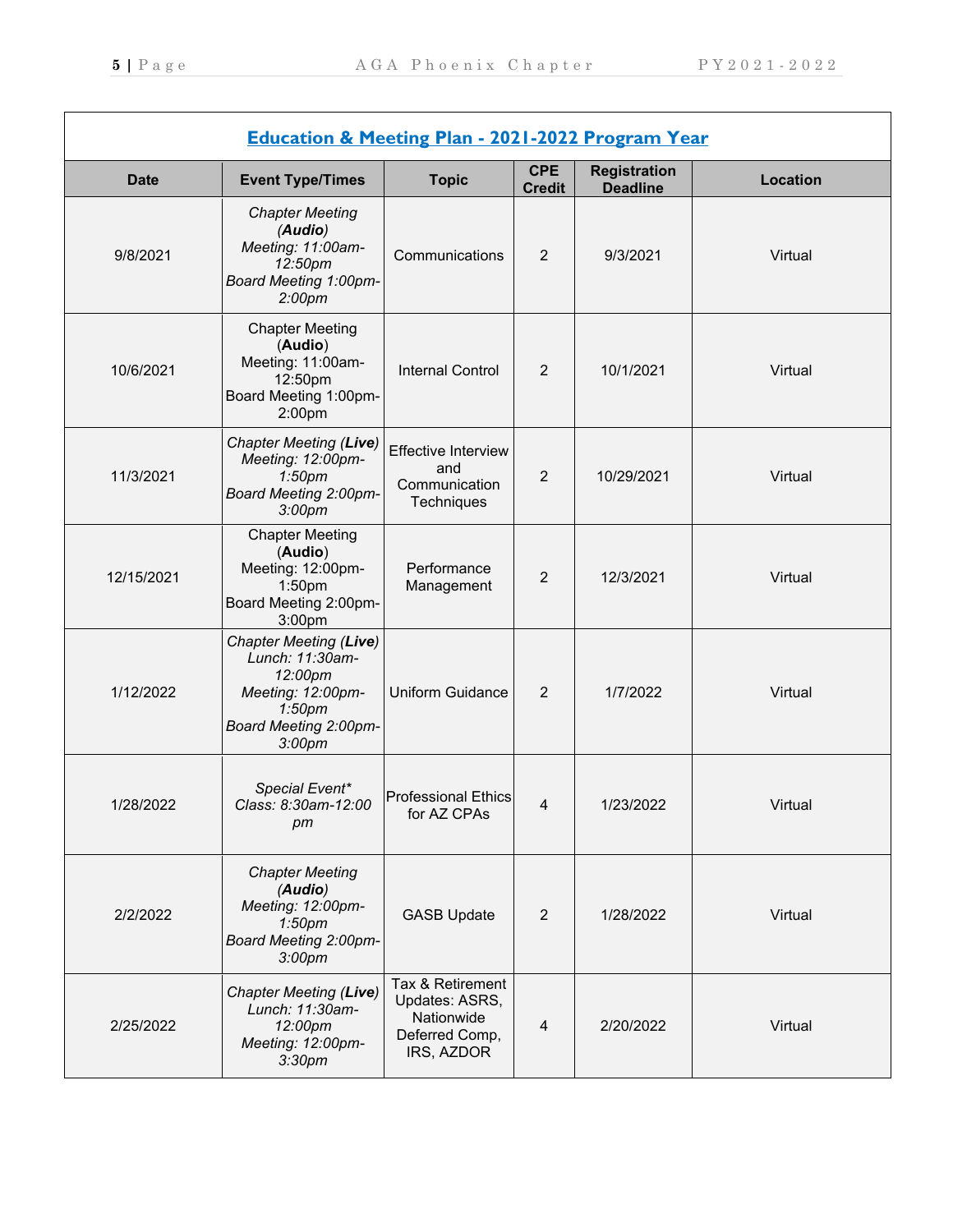| <b>Education &amp; Meeting Plan - 2021-2022 Program Year</b> |                                                                                                                                                |                                          |                             |                                        |                                                                                    |
|--------------------------------------------------------------|------------------------------------------------------------------------------------------------------------------------------------------------|------------------------------------------|-----------------------------|----------------------------------------|------------------------------------------------------------------------------------|
| <b>Date</b>                                                  | <b>Event Type/Times</b>                                                                                                                        | <b>Topic</b>                             | <b>CPE</b><br><b>Credit</b> | <b>Registration</b><br><b>Deadline</b> | Location                                                                           |
| 3/2/2022                                                     | <b>Chapter Meeting</b><br>(Audio)<br>Meeting: 12:00pm-<br>1:50 <sub>pm</sub><br>Board Meeting 2:00pm-<br>3:00 <sub>pm</sub>                    | Improper<br>Payments                     | $\overline{2}$              | 2/25/2022                              | ASU SkySong 1<br><b>Room 201</b><br>1475 N. Scottsdale Rd.<br>Scottsdale, AZ 85257 |
| 3/23/2022                                                    | <b>Chapter Meeting</b><br>(Audio)<br>Lunch: 10:30am-<br>11:00am<br>Meeting: 11:00am-<br>12:50pm<br>Board Meeting 1:00pm-<br>2:00 <sub>pm</sub> | Cybersecurity/ERM                        | $\overline{2}$              | 3/18/2022                              | Virtual                                                                            |
| 4/6/2022                                                     | <b>Chapter Meeting</b><br>(Audio)<br>Meeting: 11:00am-<br>12:50pm<br>Board Meeting 1:00pm-<br>2:00 <sub>pm</sub>                               | <b>Ethics</b>                            | $\overline{2}$              | 4/1/2022                               | Virtual                                                                            |
| 4/20/2022                                                    | <b>Chapter Meeting</b><br>(Audio)<br>Meeting: 11:00am-<br>12:50pm                                                                              | <b>CARES Act</b>                         | $\overline{2}$              | 4/15/2022                              | Virtual                                                                            |
| 4/29/2022                                                    | Special Event*/<br>Professional<br><b>Development Training</b><br>8:00am - 4:30pm                                                              | Professional<br>Development<br>Training  | 8                           | 4/24/2022                              | ASU SkySong 3<br>130 Synergy I<br>1365 N. Scottsdale Rd.<br>Scottsdale, AZ 85257   |
| 5/11/2022                                                    | <b>Chapter Meeting</b><br>(Audio)<br>Meeting: 11:00am-<br>12:50pm<br>Board Meeting 1:00pm-<br>2:00pm                                           | Fraud/Data<br>Analytics                  | 2                           | 5/6/2022                               | Virtual                                                                            |
| 6/8/2022                                                     | <b>Chapter Meeting</b><br>(Audio)<br>Meeting: 11:00am-<br>12:50pm<br><b>Board Meeting 1:00pm-</b><br>2:00 <sub>pm</sub>                        | Leadership                               | $\overline{2}$              | 6/3/2022                               | <b>Virtual</b>                                                                     |
|                                                              |                                                                                                                                                | <b>Total Program</b><br><b>Year CPEs</b> | 40                          |                                        |                                                                                    |

*\* These events are not monthly chapter meetings and will be at an additional cost. Details will be provided in future newsletters and/or on the Calendar of Events page on our website [\(http://www.agaphoenix.org/events/\)](http://www.agaphoenix.org/events/).*